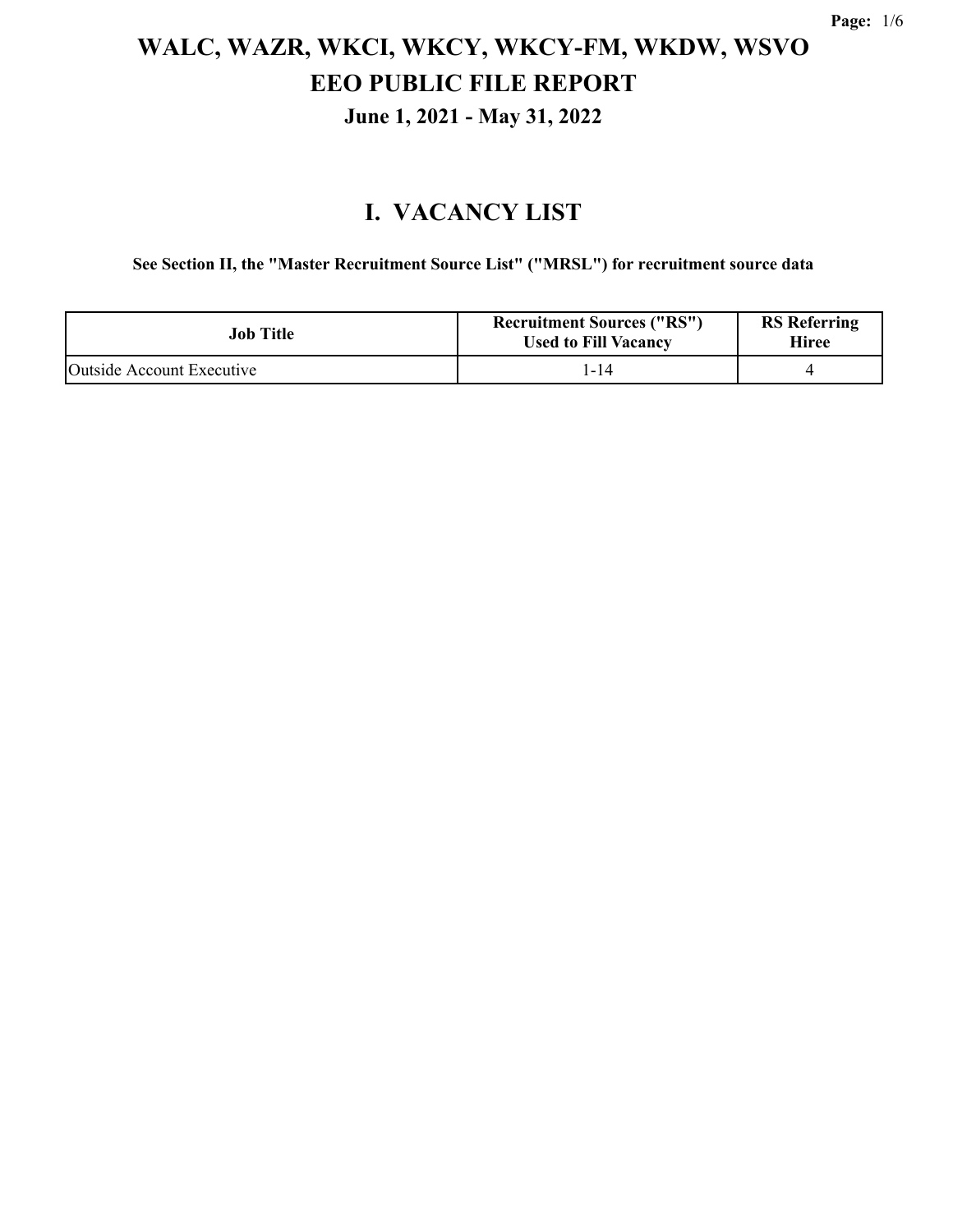#### **II. MASTER RECRUITMENT SOURCE LIST ("MRSL")**

| <b>RS</b><br><b>Number</b> | <b>RS</b> Information                                                                                                                                                                                         | <b>Source Entitled</b><br>to Vacancy<br><b>Notification?</b><br>(Yes/No) | <b>No. of Interviewees</b><br><b>Referred by RS</b><br>Over<br><b>Reporting Period</b> |  |
|----------------------------|---------------------------------------------------------------------------------------------------------------------------------------------------------------------------------------------------------------|--------------------------------------------------------------------------|----------------------------------------------------------------------------------------|--|
| $\mathbf{1}$               | Blue Ridge Community College<br>PO Box 80<br>Weyers Cave, Virginia 24486<br>Phone: 540-234-9261<br>Url: http://www.brcc.edu/<br>Email: nicelyt@brcc.edu<br><b>Tim Nicely</b>                                  | Y                                                                        | $\boldsymbol{0}$                                                                       |  |
| $\overline{2}$             | <b>Bridgewater College</b><br>402 E College St<br>Bridgewater, Virginia 22812<br>Phone: 540-828-5393<br>Url: http://www.collegecentral.com/bridgewater/<br>Email: kharper@bridgewater.edu<br>Kimberly Harper  | Y                                                                        | $\boldsymbol{0}$                                                                       |  |
| 3                          | <b>Eastern Mennonite University</b><br>1200 Park Rd<br>Harrisonburg, Virginia 22802<br>Phone: 540-432-4131<br>Url: http://www.emu.edu/<br>Email: CareerServices@emu.edu<br><b>Career Services</b>             | Y                                                                        | $\boldsymbol{0}$                                                                       |  |
| $\overline{\mathcal{A}}$   | Employee Referral                                                                                                                                                                                             | ${\bf N}$                                                                | $\mathbf{1}$                                                                           |  |
| 5                          | iHeartMedia.dejobs.org<br>20880 Stone Oak Pkwy<br>San Antonio, Texas 78258<br>Phone: 210-253-5126<br>Url: http://www.iheartmedia.dejobs.org<br><b>Talent Acquisition Coordinator</b><br><b>Manual Posting</b> | N                                                                        | $\boldsymbol{0}$                                                                       |  |
| 6                          | iHeartMediaCareers.com<br>20880 Stone Oak Pkwy<br>San Antonio, Texas 78258<br>Phone: 210-253-5126<br>Url: http://www.iheartmediacareers.com<br><b>Talent Acquisition Coordinator</b><br><b>Manual Posting</b> | ${\bf N}$                                                                | $\boldsymbol{0}$                                                                       |  |
| 7                          | Indeed.com - Not directly contacted by SEU                                                                                                                                                                    | ${\bf N}$                                                                | $\overline{2}$                                                                         |  |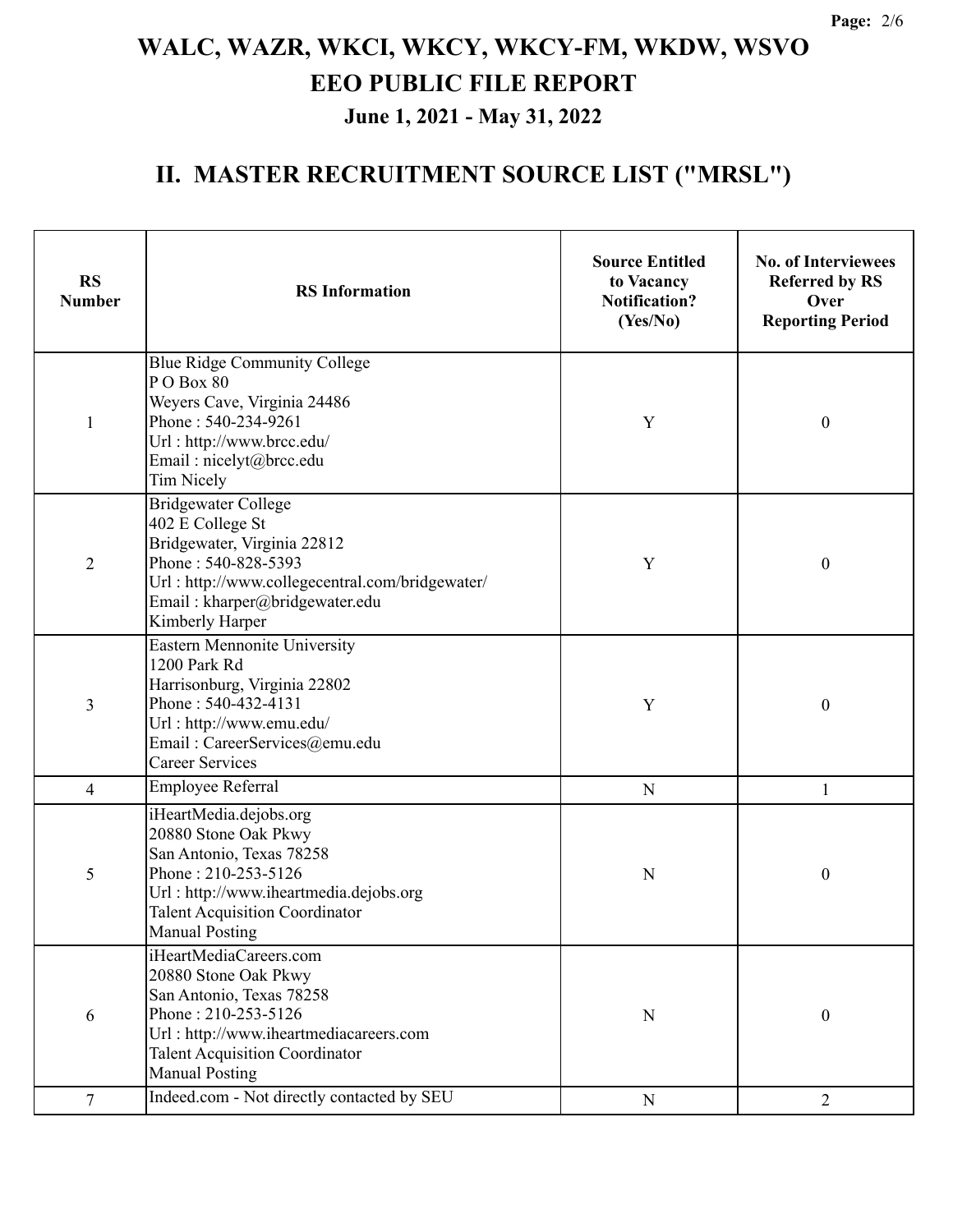#### **II. MASTER RECRUITMENT SOURCE LIST ("MRSL")**

| <b>RS</b><br><b>Number</b> | <b>RS</b> Information                                                                                                                                                                                                                       | <b>Source Entitled</b><br>to Vacancy<br><b>Notification?</b><br>(Yes/No) | <b>No. of Interviewees</b><br><b>Referred by RS</b><br>Over<br><b>Reporting Period</b> |
|----------------------------|---------------------------------------------------------------------------------------------------------------------------------------------------------------------------------------------------------------------------------------------|--------------------------------------------------------------------------|----------------------------------------------------------------------------------------|
| 8                          | James Madison University<br>Career and Academic Planning<br>Harrisonburg, Virginia 22801<br>Phone: (540) 568-6229<br><b>Career Services</b><br><b>Manual Posting</b>                                                                        | $\mathbf N$                                                              | $\boldsymbol{0}$                                                                       |
| 9                          | LinkedIn - Not directly contacted by SEU                                                                                                                                                                                                    | ${\bf N}$                                                                | $\mathbf{1}$                                                                           |
| 10                         | Mary Baldwin College<br>Rose Marie Sena Center<br>Staunton, Virginia 24402<br>Phone: 540-887-7367<br>Url: http://www.mbc.edu/<br>Email: sirvine@marybaldwin.edu<br>Shelly Irvine                                                            | Y                                                                        | $\boldsymbol{0}$                                                                       |
| 11                         | Norfolk State University<br>Career Service 700 Park Ave<br>Norfolk, Virginia 23504<br>Phone: 757-823-8462<br>Url: http://nsu.edu/careerservices/<br>Email: pcopeland@nsu.edu<br>Patricia Copeland                                           | Y                                                                        | $\boldsymbol{0}$                                                                       |
| 12                         | Virginia Employment Commission<br>PO Box 351<br>Harrisonburg, Virginia 22803<br>Phone: 540-434-2513<br>Url: http://www.vec.virginia.gov/harrisonburg<br>Email: Harrisonburg@vec.virginia.gov<br>Taylor Howell                               | Y                                                                        | $\boldsymbol{0}$                                                                       |
| 13                         | Virginia Western Community College<br>Career & Placement Services P O Box 14007<br>Roanoke, Virginia 24038<br>Phone: 540-857-7298<br>Url : http://www.virginiawestern.edu/career center<br>Email: hrapps@virginiawestern.edu<br>Gary Adkins | Y                                                                        | $\boldsymbol{0}$                                                                       |
| 14                         | www.mediagignow.com<br>300 South Riverside Plaza Suite 800<br>Chicago, Illinois 60606<br>Phone: 336-553-0620<br>Url: http://www.mediagignow.com<br>Email: customerservice@mediagignow.com<br>MediaGigNow.com                                | N                                                                        | $\boldsymbol{0}$                                                                       |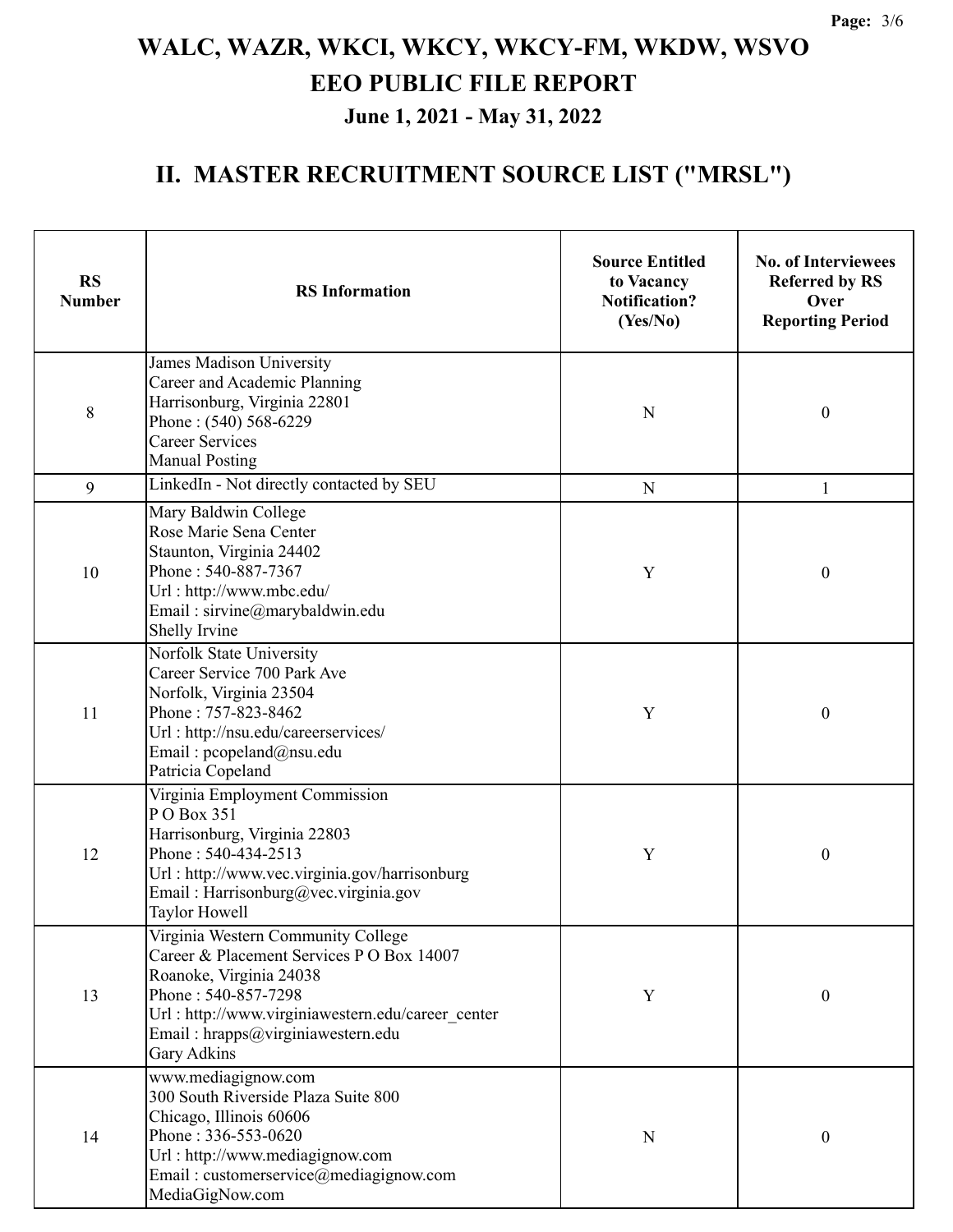#### **II. MASTER RECRUITMENT SOURCE LIST ("MRSL")**

| <b>RS</b><br><b>Number</b> | <b>Source Entitled</b><br>to Vacancy<br><b>RS</b> Information<br><b>Notification?</b><br>(Yes/No) | <b>No. of Interviewees</b><br><b>Referred by RS</b><br>Over<br><b>Reporting Period</b> |
|----------------------------|---------------------------------------------------------------------------------------------------|----------------------------------------------------------------------------------------|
|                            |                                                                                                   |                                                                                        |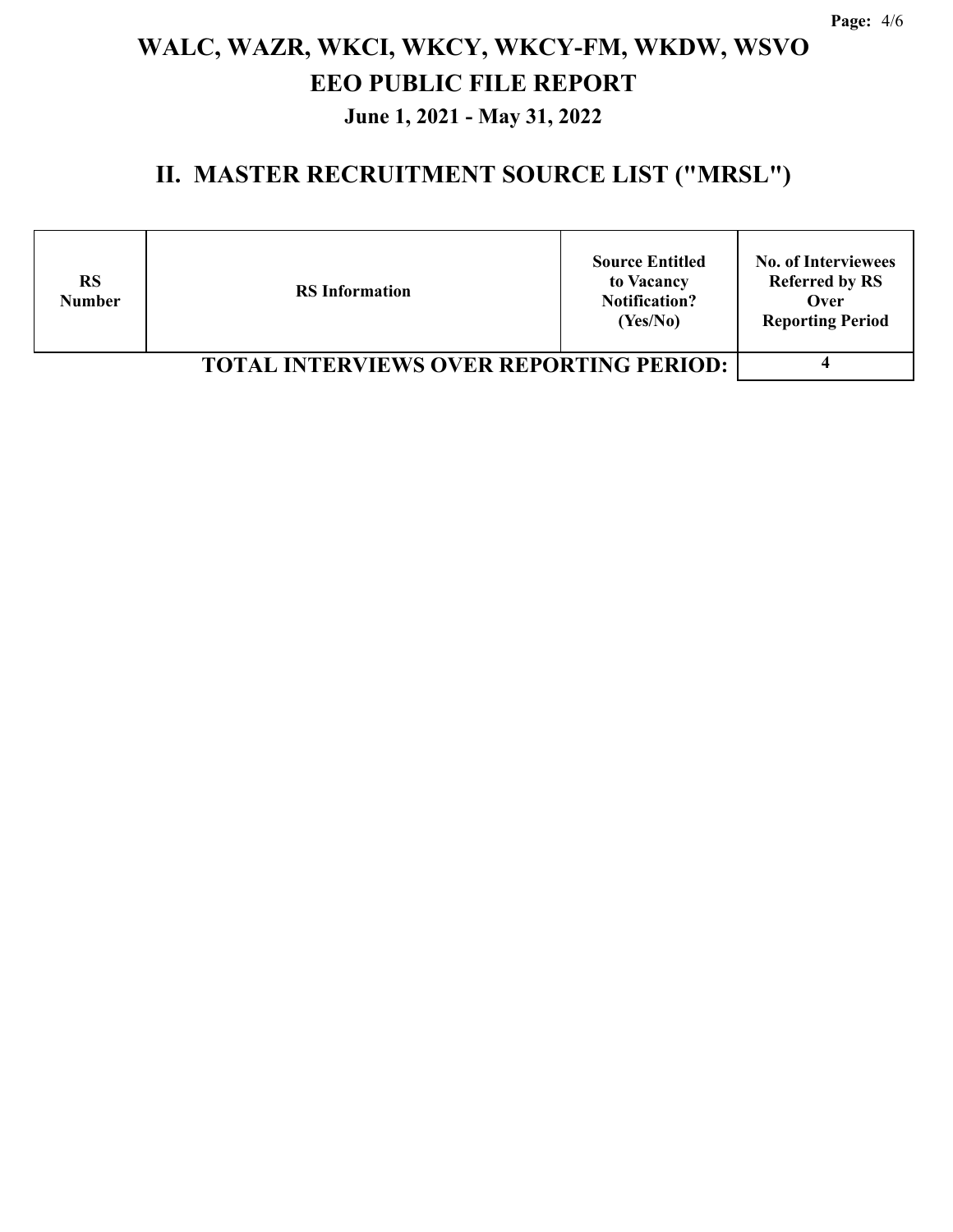#### **III. RECRUITMENT INITIATIVES**

|    | <b>Date</b> | <b>Type of</b><br><b>Recruitment Initiative</b><br>(Menu Selection) | <b>Brief Description Of Activity</b>                                                                                                                                                                                                                                                                                                                                                                                                                                                                                                                                                                                                                                                                                                                                                                                                                                                                                                                                                                                                                                                                                                                                                                                                                                              | No. of<br><b>Stations</b><br>Participants | <b>Participant Title</b>    |
|----|-------------|---------------------------------------------------------------------|-----------------------------------------------------------------------------------------------------------------------------------------------------------------------------------------------------------------------------------------------------------------------------------------------------------------------------------------------------------------------------------------------------------------------------------------------------------------------------------------------------------------------------------------------------------------------------------------------------------------------------------------------------------------------------------------------------------------------------------------------------------------------------------------------------------------------------------------------------------------------------------------------------------------------------------------------------------------------------------------------------------------------------------------------------------------------------------------------------------------------------------------------------------------------------------------------------------------------------------------------------------------------------------|-------------------------------------------|-----------------------------|
| -1 | 9/21/2021   | Hosting of Job Fair                                                 | : Online job fair hosted by Shenandoah<br>County Chamber of Commerce in<br>Woodstock, VA. This was a virtual job<br>fair help via Zoom. Participants were<br>asked to sign up online and register.<br>Once registered, a Zoom link was sent.<br>There were two sessions: 12:30-2pm<br>and 2:30-4pm. Participants interested in<br>a particular company could request a<br>break out room to discuss opportunities.<br>This job fair was promoted in<br>Winchester Star, Norther Virginia Daily,<br>River 95.3, Q102, WINC. Along with<br>Facebook ads pushed out to 118,506<br>follers from Winchester Chamber of<br>Commerce, SHRM of Winchester, Front<br>Royal Chamber of Commerce, Fredrick<br>Chamber and VA SBDC.<br>Seven companies participated: Pilgrim's<br>Pride, Averitt, Contenntial, Timber<br>Ridge School, iHeart Media, Kelly<br>Services and Truck Vault<br>A flipbook was created for applicants to<br>preview job fair participants. Link to<br>Flipbook: https://designrr.page/?<br>id=138497&token=1952310259&type=<br>FP&h=7996<br>The link also offered a communication<br>assessment for applicants. The<br>assessment was conducted by Dr Dave<br>Miles.<br>Target audience for this event are job<br>seekers A18+ looking for entry level<br>positions |                                           | Market president<br>Various |